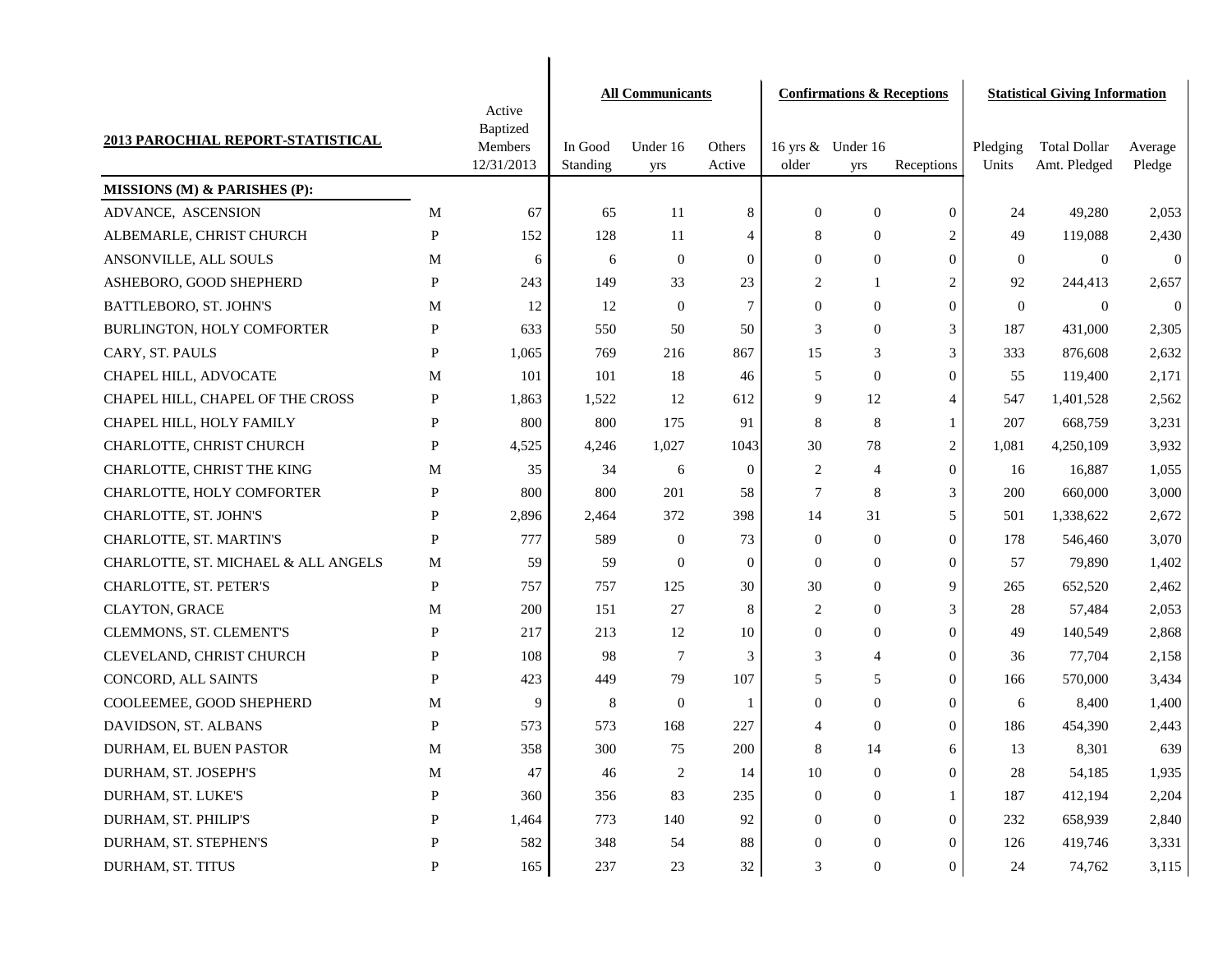|                                   |              | Active                            | <b>All Communicants</b> |                  |                  |                  |                          | <b>Confirmations &amp; Receptions</b> | <b>Statistical Giving Information</b> |                                     |                   |
|-----------------------------------|--------------|-----------------------------------|-------------------------|------------------|------------------|------------------|--------------------------|---------------------------------------|---------------------------------------|-------------------------------------|-------------------|
| 2013 PAROCHIAL REPORT-STATISTICAL |              | Baptized<br>Members<br>12/31/2013 | In Good<br>Standing     | Under 16<br>yrs  | Others<br>Active | older            | 16 yrs & Under 16<br>yrs | Receptions                            | Pledging<br>Units                     | <b>Total Dollar</b><br>Amt. Pledged | Average<br>Pledge |
| EDEN, EPIPHANY                    | $\mathbf{P}$ | 149                               | 137                     | $\mathbf{0}$     | $\mathbf{0}$     | $\boldsymbol{0}$ | $\mathbf{0}$             | $\boldsymbol{0}$                      | 41                                    | 158,603                             | 3,868             |
| EDEN, ST. LUKE'S                  | P            | 92                                | 92                      | 11               | 1                | 2                | $\overline{0}$           | $\mathbf{0}$                          | $\overline{0}$                        | $\overline{0}$                      | $\boldsymbol{0}$  |
| ELKIN, GALLAWAY MEMORIAL          | M            | 42                                | 42                      | 5                | 14               | $\overline{c}$   | $\mathbf{0}$             | $\mathbf{0}$                          | 14                                    | 30,720                              | 2,194             |
| ERWIN, ST. STEPHEN'S              | P            | 142                               | 135                     | 10               | $\mathbf{0}$     | 1                | $\overline{c}$           | $\mathbf{0}$                          | 44                                    | 94,290                              | 2,143             |
| FUQUAY-VARINA, TRINITY            | M            | 100                               | 96                      | 22               | 27               | 4                | 1                        | $\mathbf{1}$                          | 41                                    | 84,634                              | 2,064             |
| GARNER, ST. CHRISTOPHER'S         | M            | 80                                | 80                      | 23               | $\theta$         | $\mathbf{0}$     | $\mathbf{0}$             | $\mathbf{0}$                          | 18                                    | 25,800                              | 1,433             |
| <b>GREENSBORO, ALL SAINTS</b>     | P            | 237                               | 237                     | 33               | 17               | 3                | 1                        | $\mathbf{0}$                          | 66                                    | 164,591                             | 2,494             |
| <b>GREENSBORO, HOLY SPIRIT</b>    | M            | 58                                | 58                      | 8                | 1                | $\overline{0}$   | $\mathbf{0}$             | $\mathbf{0}$                          | 15                                    | 17,566                              | 1,171             |
| GREENSBORO, HOLY TRINITY          | P            | 2,377                             | 2,183                   | 502              | 163              | 9                | 31                       | 3                                     | 608                                   | 1,574,473                           | 2,590             |
| <b>GREENSBORO, REDEEMER</b>       | P            | 184                               | 184                     | 31               | $\overline{2}$   | $\overline{0}$   | $\overline{0}$           | $\mathbf{0}$                          | 46                                    | 112,856                             | 2,453             |
| <b>GREENSBORO, ST. ANDREW'S</b>   | $\mathbf{P}$ | 765                               | 479                     | 54               | 125              | $\overline{0}$   | $\overline{0}$           | $\mathbf{0}$                          | 144                                   | 350,733                             | 2,436             |
| GREENSBORO, ST. BARNABAS'         | M            | 241                               | 241                     | 28               | 25               | $\overline{0}$   | $\mathbf{0}$             | $\mathbf{0}$                          | 42                                    | 100,679                             | 2,397             |
| <b>GREENSBORO, ST. FRANCIS</b>    | P            | 669                               | 542                     | 127              | 51               | 3                | $\mathbf{0}$             | $\mathbf{1}$                          | 228                                   | 584,670                             | 2,564             |
| HALIFAX, ST. MARK'S               | M            | 19                                | 19                      | $\boldsymbol{0}$ | 2                | $\overline{0}$   | $\mathbf{0}$             | $\mathbf{0}$                          | 12                                    | 14,480                              | 1,207             |
| HAMLET, ALL SAINTS'               | M            | 55                                | 55                      | 7                | $\overline{c}$   | $\overline{0}$   | $\mathbf{0}$             | $\mathbf{0}$                          | 17                                    | 26,790                              | 1,576             |
| HAW RIVER, ST. ANDREW'S           | M            | 65                                | 64                      | $\tau$           | $\theta$         | $\overline{0}$   | $\mathbf{0}$             | $\mathbf{0}$                          | 17                                    | 60,310                              | 3,548             |
| HENDERSON, HOLY INNOCENTS         | P            | 361                               | 340                     | 21               | 53               | 1                | 1                        | $\mathbf{0}$                          | 64                                    | 210,000                             | 3,281             |
| HENDERSON, ST. JOHN'S             | M            | 28                                | 19                      | $\boldsymbol{0}$ | $\theta$         | $\overline{0}$   | $\mathbf{0}$             | $\mathbf{0}$                          | $\overline{0}$                        | $\overline{0}$                      | $\boldsymbol{0}$  |
| HIGH POINT, ST. CHRISTOPHER'S     | P            | 192                               | 180                     | 35               | 53               | $\overline{0}$   | 1                        | 3                                     | 50                                    | 98,405                              | 1,968             |
| HIGH POINT, ST. MARY'S            | P            | 794                               | 604                     | 88               | 5                | 3                | $\overline{0}$           | $\mathbf{0}$                          | 180                                   | 580,546                             | 3,225             |
| HILLSBOROUGH, ST. MATTHEW'S       | $\mathbf{P}$ | 389                               | 389                     | 66               | 171              | $\overline{0}$   | $\mathbf{0}$             | 6                                     | 140                                   | 338,216                             | 2,416             |
| HUNTERSVILLE, ST. MARK'S          | P            | 461                               | 348                     | 115              | 5                | $\mathbf{0}$     | $\overline{0}$           | $\mathbf{0}$                          | 113                                   | 262,002                             | 2,319             |
| <b>JACKSON, SAVIOUR</b>           | M            | 54                                | 54                      | 2                | 1                | $\overline{0}$   | $\overline{0}$           | $\boldsymbol{0}$                      | 12                                    | 19,000                              | 1,583             |
| KERNERSVILLE, ST. MATTHEW'S       | M            | 103                               | 103                     | 10               | 5                | 2                | $\mathbf{0}$             | $\overline{0}$                        | 21                                    | 37,500                              | 1,786             |
| LAURINBURG, ST. DAVID'S           | М            | 50                                | 45                      | $\mathbf{1}$     | 10               | $\overline{0}$   | $\Omega$                 | $\overline{0}$                        | 23                                    | 56,068                              | 2,438             |
| LEXINGTON, GRACE                  | P            | 280                               | 270                     | 39               | 8                | 1                | $\overline{0}$           | $\boldsymbol{0}$                      | 88                                    | 254,281                             | 2,890             |
| LITTLETON, ST. ALBAN'S            | $\mathbf M$  | 40                                | 40                      | $\boldsymbol{0}$ | $\mathbf{0}$     | 0                | $\overline{0}$           | $\mathbf{0}$                          | 21                                    | 39,152                              | 1,864             |
| LOUISBURG, ST. MATTHIAS           | $\mathbf M$  | 10                                | 10                      | $\boldsymbol{0}$ | 3                | $\overline{0}$   | $\overline{0}$           | $\boldsymbol{0}$                      | $\boldsymbol{0}$                      | $\mathbf{0}$                        | $\mathbf{0}$      |
| LOUISBURG, ST. PAUL'S             | $\mathbf M$  | 74                                | 48                      | $\sqrt{5}$       | $\overline{9}$   | $\overline{0}$   | $\overline{0}$           | $\mathbf{0}$                          | 24                                    | 38,626                              | 1,609             |
| MAYODAN, MESSIAH                  | M            | 46                                | 45                      | $\overline{c}$   | $\boldsymbol{0}$ | $\mathbf{0}$     | $\mathbf{0}$             | $\boldsymbol{0}$                      | 19                                    | 43,947                              | 2,313             |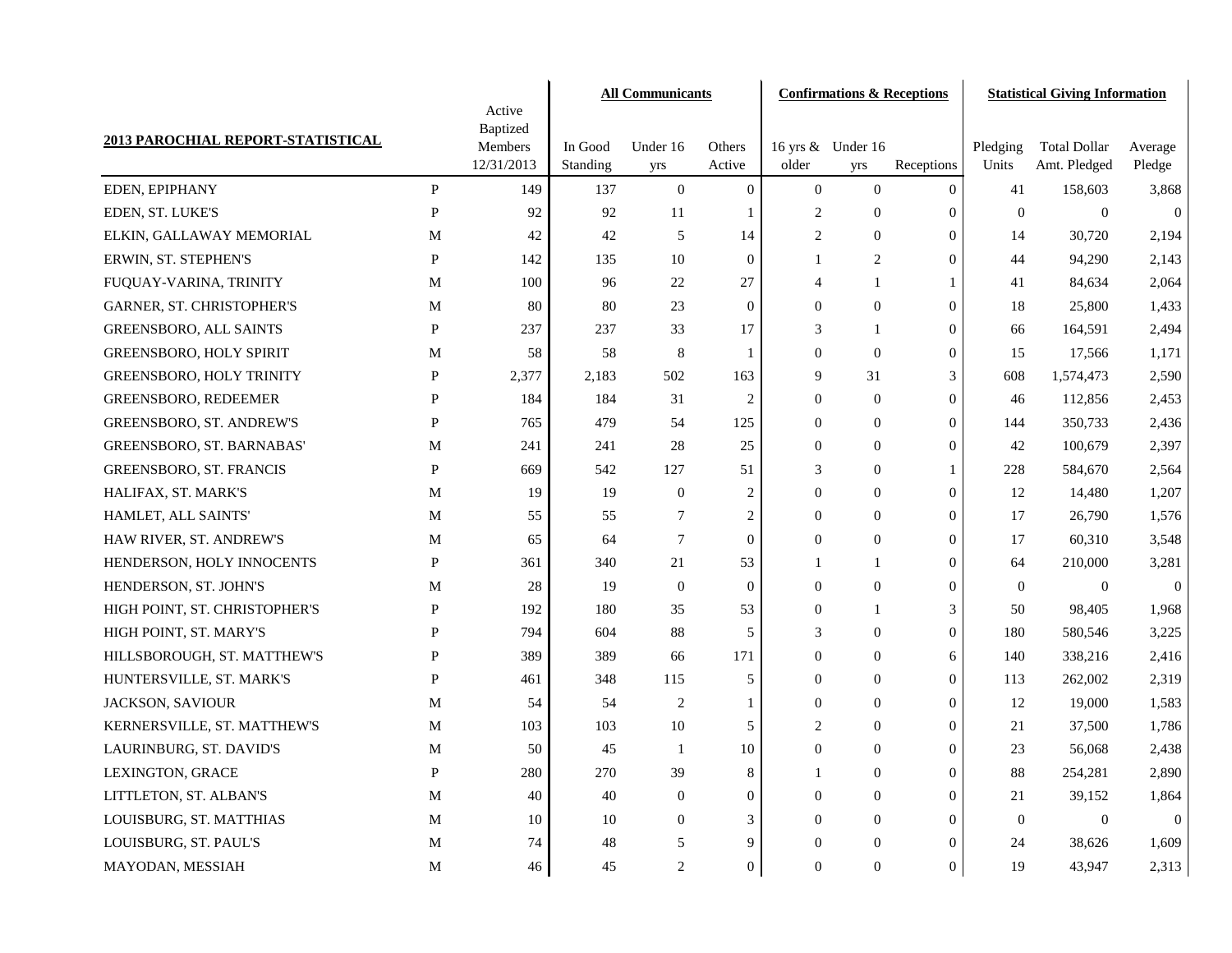|                                   |              | Active                | <b>All Communicants</b> |                  |                  |                  |                          | <b>Confirmations &amp; Receptions</b> | <b>Statistical Giving Information</b> |                                     |                   |  |
|-----------------------------------|--------------|-----------------------|-------------------------|------------------|------------------|------------------|--------------------------|---------------------------------------|---------------------------------------|-------------------------------------|-------------------|--|
|                                   |              | Baptized              |                         |                  |                  |                  |                          |                                       |                                       |                                     |                   |  |
| 2013 PAROCHIAL REPORT-STATISTICAL |              | Members<br>12/31/2013 | In Good<br>Standing     | Under 16<br>yrs  | Others<br>Active | older            | 16 yrs & Under 16<br>yrs | Receptions                            | Pledging<br>Units                     | <b>Total Dollar</b><br>Amt. Pledged | Average<br>Pledge |  |
| MONROE, ST. PAUL'S                | P            | 217                   | 212                     | 29               | $\overline{4}$   | $\mathbf{0}$     | $\mathbf{0}$             | $\mathbf{0}$                          | 101                                   | 228,230                             | 2,260             |  |
| MOORESVILLE, ST. JAMES            | M            | 47                    | 27                      | $\overline{4}$   | 1                | $\boldsymbol{0}$ | $\overline{0}$           | $\boldsymbol{0}$                      | 5                                     | 3,175                               | 635               |  |
| MOORESVILLE, ST. PATRICK'S        | P            | 476                   | 361                     | 76               | $\overline{4}$   | 3                | $\mathbf{0}$             | $\boldsymbol{2}$                      | 109                                   | 363,383                             | 3,334             |  |
| MOUNT AIRY, TRINITY               | $\mathbf{P}$ | 259                   | 190                     | 8                | 9                | $\theta$         | $\boldsymbol{0}$         | $\mathbf{1}$                          | 48                                    | 159,356                             | 3,320             |  |
| OXFORD, ST. CYPRIAN'S             | M            | 98                    | 87                      | 23               | $\overline{0}$   | 4                | 4                        | $\tau$                                | 50                                    | 53,000                              | 1,060             |  |
| OXFORD, ST. STEPHEN'S             | $\mathbf{P}$ | 207                   | 175                     | 23               | 10               | $\theta$         | $\overline{0}$           | $\boldsymbol{0}$                      | 66                                    | 174,162                             | 2,639             |  |
| PITTSBORO, ST. BARTHOLOMEW'S      | $\mathbf{P}$ | 216                   | 216                     | 24               | 26               | $\Omega$         | $\mathbf{0}$             | $\overline{4}$                        | 64                                    | 121,675                             | 1,901             |  |
| RALEIGH, CHRIST CHURCH            | $\mathbf{P}$ | 2,863                 | 2,181                   | 521              | $\boldsymbol{0}$ | 15               | 52                       | 14                                    | 785                                   | 2,026,545                           | 2,582             |  |
| RALEIGH, GOOD SHEPHERD            | P            | 1,485                 | 946                     | 100              | 100              | $\overline{4}$   | 5                        | 3                                     | 225                                   | 555,002                             | 2,467             |  |
| RALEIGH, NATIVITY                 | P            | 542                   | 490                     | 116              | 36               | 6                | $\overline{c}$           | $\boldsymbol{2}$                      | 134                                   | 321,456                             | 2,399             |  |
| RALEIGH, ST. AMBROSE              | P            | 374                   | 333                     | 40               | $\mathbf{0}$     | $\overline{4}$   | $\overline{0}$           | $\boldsymbol{0}$                      | 72                                    | 262,745                             | 3,649             |  |
| RALEIGH, ST. MARK'S               | P            | 461                   | 461                     | 98               | 81               | $\overline{2}$   | 1                        | 1                                     | 101                                   | 247,900                             | 2,454             |  |
| RALEIGH, ST. MICHAEL'S            | P            | 1,885                 | 1,455                   | 360              | 301              | 13               | 19                       | 15                                    | 474                                   | 1,373,978                           | 2,899             |  |
| RALEIGH, ST. TIMOTHY'S            | $\mathbf{P}$ | 816                   | 541                     | 95               | $\boldsymbol{0}$ | 1                | $\overline{4}$           | $\mathbf{0}$                          | 216                                   | 333,879                             | 1,546             |  |
| REIDSVILLE, ST. THOMAS            | P            | 167                   | 167                     | 14               | 6                | 2                | 6                        | 4                                     | 63                                    | 160,070                             | 2,541             |  |
| RIDGEWAY, GOOD SHEPHERD           | M            | 4                     | $\overline{4}$          | $\boldsymbol{0}$ | 1                | $\mathbf{0}$     | $\boldsymbol{0}$         | $\mathbf{0}$                          | 2                                     | 5,205                               | 2,603             |  |
| ROANOKE RAPIDS, ALL SAINTS        | $\mathbf{P}$ | 224                   | 143                     | 10               | 40               | $\mathbf{0}$     | $\overline{0}$           | $\mathbf{0}$                          | 70                                    | 146,776                             | 2,097             |  |
| ROCKINGHAM, MESSIAH               | $\mathbf{P}$ | 19                    | 19                      | $\boldsymbol{0}$ | $\mathbf{0}$     | $\mathbf{0}$     | $\boldsymbol{0}$         | $\mathbf{0}$                          | 1                                     | 1,300                               | 1,300             |  |
| ROCKY MOUNT, EPIPHANY             | M            | 11                    | 11                      | $\overline{0}$   | $\mathbf{0}$     | $\mathbf{0}$     | $\mathbf{0}$             | $\boldsymbol{0}$                      | 8                                     | 11,700                              | 1,463             |  |
| ROCKY MOUNT, GOOD SHEPHERD        | P            | 496                   | 490                     | $88\,$           | 43               | $\mathbf{0}$     | $\boldsymbol{0}$         | $\mathbf{0}$                          | 151                                   | 369,887                             | 2,450             |  |
| ROCKY MOUNT, ST. ANDREW'S         | $\mathbf{P}$ | 493                   | 375                     | 32               | 5                | 7                | $\overline{c}$           | $\overline{4}$                        | 96                                    | 265,036                             | 2,761             |  |
| ROXBORO, ST. MARK'S               | M            | 85                    | 85                      | 11               | 9                | $\mathbf{0}$     | $\overline{0}$           | $\boldsymbol{0}$                      | 16                                    | 34,840                              | 2,178             |  |
| SALISBURY, ST. LUKES              | P            | 589                   | 427                     | 57               | $\overline{0}$   | 5                | 9                        | $\mathbf{0}$                          | 161                                   | 382,075                             | 2,373             |  |
| SALISBURY, ST. MATTHEW'S          | M            | 54                    | 50                      | 19               | $\mathbf{0}$     | $\mathbf{0}$     | $\boldsymbol{0}$         | $\boldsymbol{0}$                      | 11                                    | 8,770                               | 797               |  |
| SALISBURY, ST. PAUL'S             | М            | 44                    | 38                      | $\overline{0}$   | 11               | $\mathbf{0}$     | $\theta$                 | $\boldsymbol{0}$                      | 17                                    | 31,812                              | 1,871             |  |
| SANFORD, ST. THOMAS               | $\mathbf{P}$ | 402                   | 402                     | 26               | $\mathbf{0}$     | 4                | 8                        | 12                                    | 85                                    | 271,444                             | 3,193             |  |
| SCOTLAND NECK, TRINITY            | P            | 37                    | 37                      | 3                | 6                | $\overline{0}$   |                          | $\mathbf{0}$                          | 30                                    | 49,792                              | 1,660             |  |
| SEVEN LAKES, ST. MARY MAGDALENE   | $\mathbf M$  | 58                    | 58                      | 2                | 5                | 0                | $\theta$                 | $\overline{0}$                        | 26                                    | 54,876                              | 2,111             |  |
| SMITHFIELD, SAN JOSE MISSION      | $\mathbf M$  | 122                   | 122                     | $30\,$           | 6                | 3                |                          | $\overline{0}$                        | $\overline{0}$                        | $\Omega$                            | $\theta$          |  |
| SMITHFIELD, ST. PAUL'S            | P            | 245                   | 225                     | 38               | 65               |                  | $\boldsymbol{0}$         | $\boldsymbol{0}$                      | 77                                    | 206,486                             | 2,682             |  |